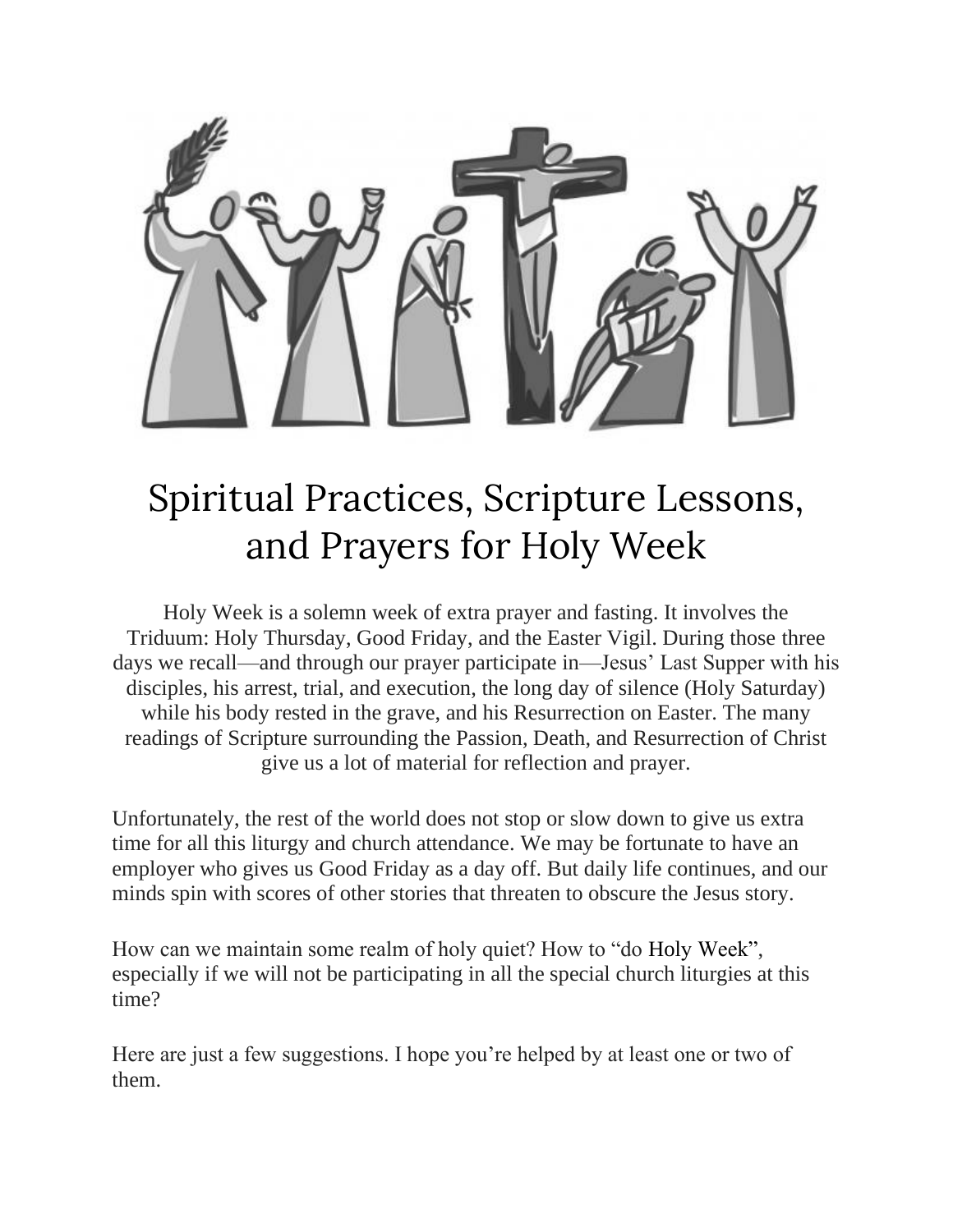

# PASCHAL TRIDUM

- $\triangleright$  Spend a little time each day listening to music that helps you slow down. It doesn't matter what kind of music—hymns, jazz, folksong, symphony pieces, songs with meaningful words, or pieces that are instrumental only—as long as the listening helps you breathe more slowly and go to a place deeper in your spirit.
- $\triangleright$  Prepare at least one meal with special care for the people in your home (or, if you live alone, for you and a guest or two), and make certain all of you sit down together to eat it. It doesn't have to be fancy or expensive. Maybe there's a soup recipe from Great-Grandma, or a certain homemade bread that sets the tone by sending fragrance through the house.
- $\triangleright$  Choose one of the Passion narratives—from any of the four Gospels and read it aloud to yourself over the course of the week. Don't try to learn anything new or have a profound experience; simply read the story, asking God to help this story live in you better this year than it ever has before.
- $\triangleright$  While you're sitting—maybe at the end of the day, trying to unwind in front of the television or in a favorite chair—try drawing aspects of Holy Week. Use whatever paper and pen(cil) is available and express something about symbols that are meaningful to you: cross, lily, bread, chalice, table, garden, hands, faces, a road…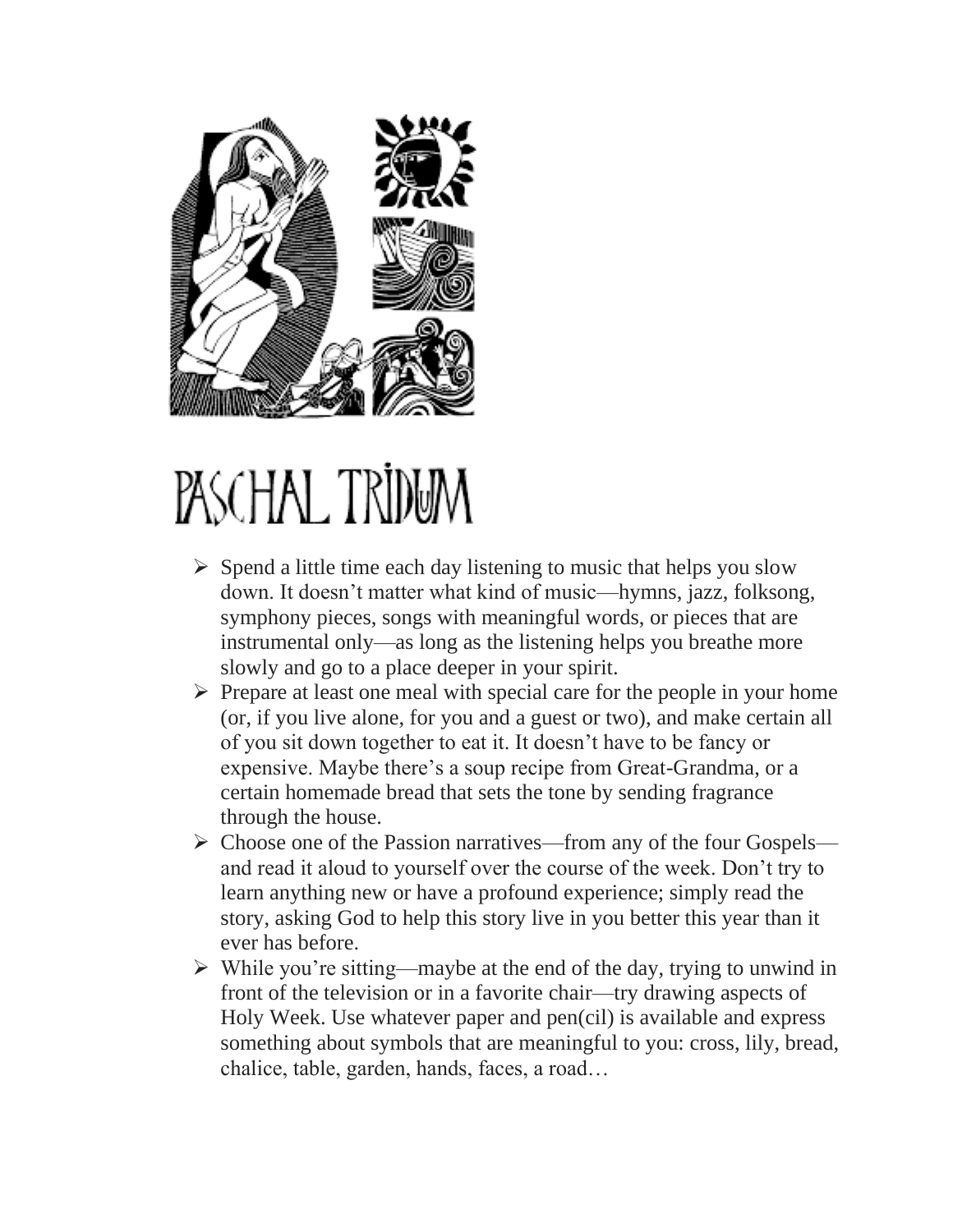

Practice the Daily Examen

## **The Examen**

The Examen prayer is a prayerful review of the last 24 hours. It can tune us into how our daily choices—big and small—and our use of God's gifts, contribute to our growing closer in union with God and creation (our purpose). It can help us examine movements of consolation and desolation throughout the day as well as our spiritual freedom and adaptability. In other words, the Examen helps us be aware of the value of our lived experience, our interior feelings, the movement of God, and how we make decisions on a day-to-day basis.

There are many variations to the Examen. Here are Ignatius' original five steps to it:

- 1. Recognize blessings and thank God.
- 2. Ask the Holy Spirit to illuminate your review.
- 3. Review the day. (Where did you experience God in your day? / Where did you deny God in your day?)
- 4. Ask for forgiveness.
- 5. Amend to live tomorrow anew.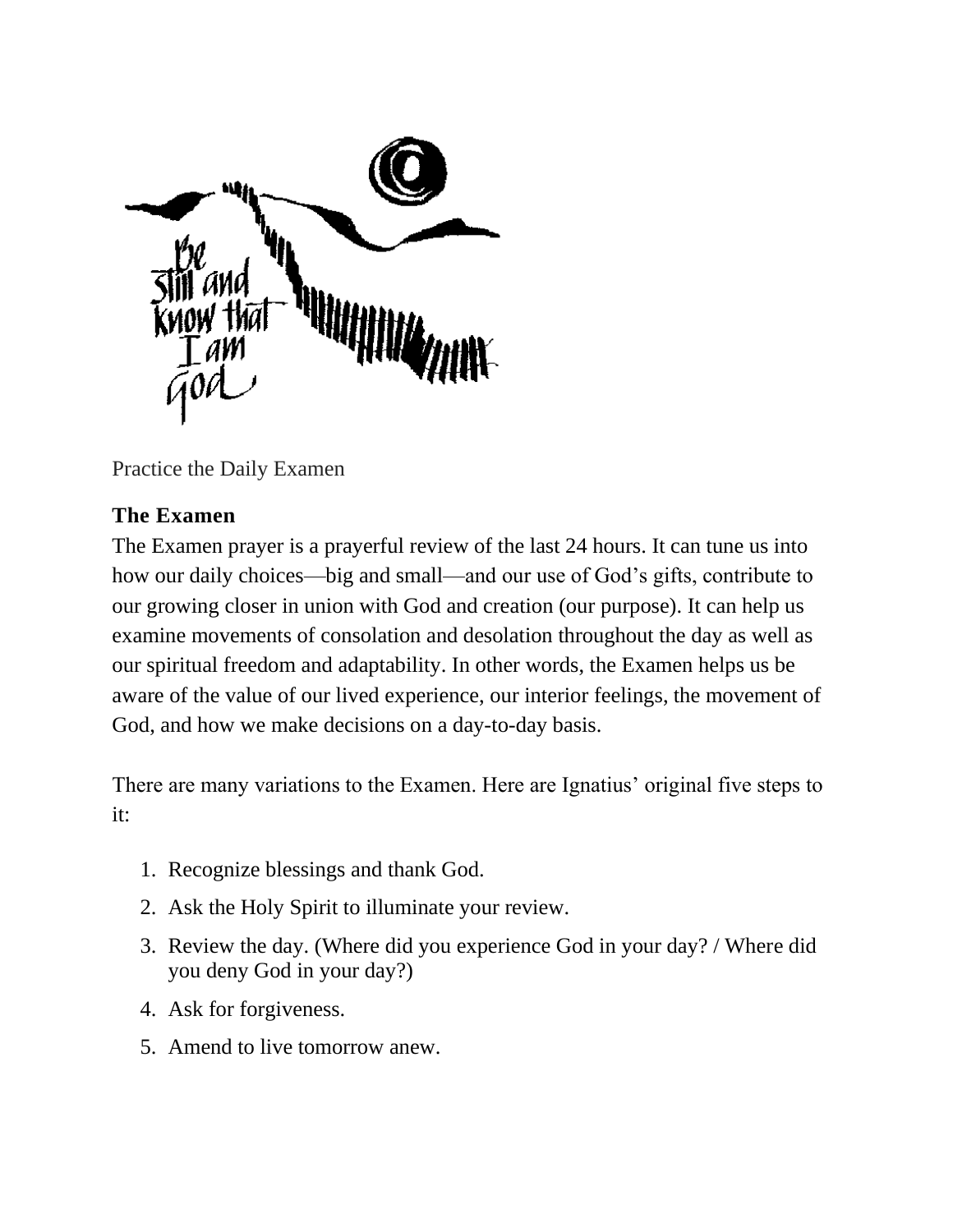

## **HOLY THURSDAY OR MAUNDY THURSDAY April 14**

SCRIPTURE: Exodus 12:1-4, (5-10), 11-14 Psalm 116:1-2, 12-19 1 Corinthians 11:23-26 John 13:1-17, 31b-35

#### Preparation

As you begin this time of quiet prayer, I invite you to find a comfortable place to sit with your back straight and your legs planted on the ground. Take a few moments to breathe in and breathe out.

Spend this time centering yourself to listen to what God may be saying to you during this time of prayer, to listen to what rises up in your heart. Close your eyes for a few moments. As you sit with your eyes closed, use these or similar words: "Here I am, Lord. Here I am." When you are ready, open your eyes and pray.

#### Washing Feet

The dining table is scattered with the remains of a meal enjoyed by all there. Imagine you are sitting at this table. Your hands are on your belly, and you're feeling full and satisfied. The food and wine were savory and sweet. It brought back such memories of meals you shared with friends and family through the years—meals where love was shown, forgiveness offered, and hurts healed. A smile comes across your face as you recall the hours your mother spent in the kitchen getting ready to feed those she loved. Humming softly, she would carefully knead and fold the dough that would become her delicious, crusty bread.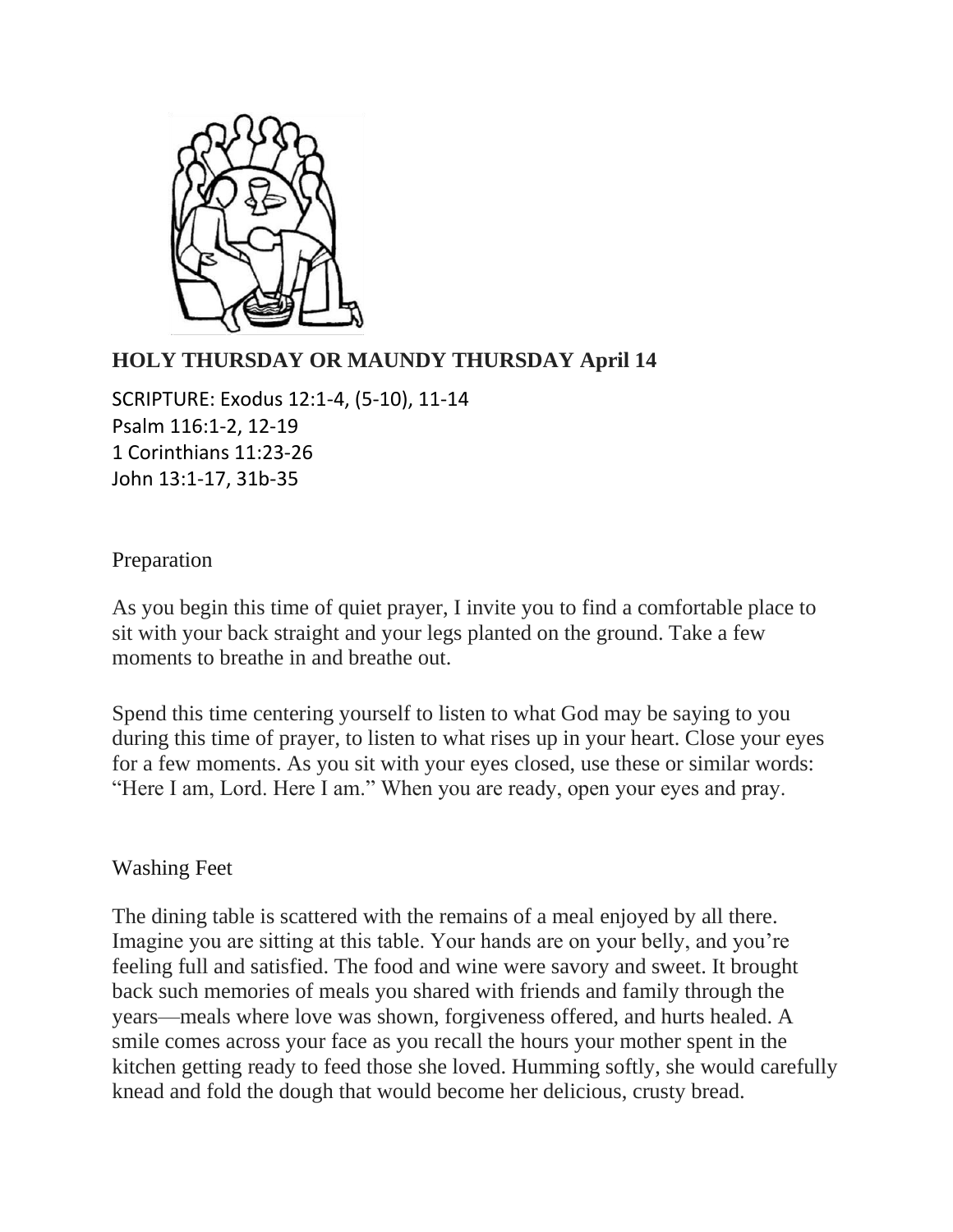There is much chatter around this table. You look over at these people you have traveled with through many towns and villages, bringing the message of hope and love. A peace comes over you, a peace that tells you what a good job you've done. Across the table you see Jesus. He is looking around the table, but his face is serious. He stands up, puts a towel around his waist, and comes toward you. You don't understand what's happening. Jesus stands before you, wrapped in a towel and carrying a basin of water. He looks at you and asks you a question. What does Jesus ask you? How do you respond?

Jesus kneels in front of you. You move back in your chair. "No, Jesus. Please get up," you say. He looks in your eyes. His eyes seem to look right into your soul. He smiles and offers his hand to take your foot. You hesitate. *How can this be?* you think. Jesus gently cups your foot in his hand. With his other hand, he pours the warm, perfumed water on your foot. He looks at you and smiles. It feels like there are just the two of you there. Jesus speaks to you. What does he say? What do you respond?

You look down and notice how dirty your feet are from walking on the dusty paths. Jesus simply and gently washes them and then dries them with the towel around his waist. Your eyes fill with tears. Here is Jesus, whom you left your home to follow, washing your feet like a servant. You lower your face and quietly weep. Jesus reaches up and puts his hands on your face. He gently whispers to you, "You are loved. *You are loved.*" He stands and hands you the jug of water and basin. Taking a towel, you wrap it around your waist and…

*Do I let Jesus accept me for who I am, "dirty feet" and all? Who are the people in my life whose "feet" need to be washed? On this Holy Thursday, how can I accept Jesus' call to follow his example of service?*

Concluding Prayer

Glory be to the Father, and to the Son, and to the Holy Spirit. As it was in the beginning, is now, and ever shall be, world without end. Amen.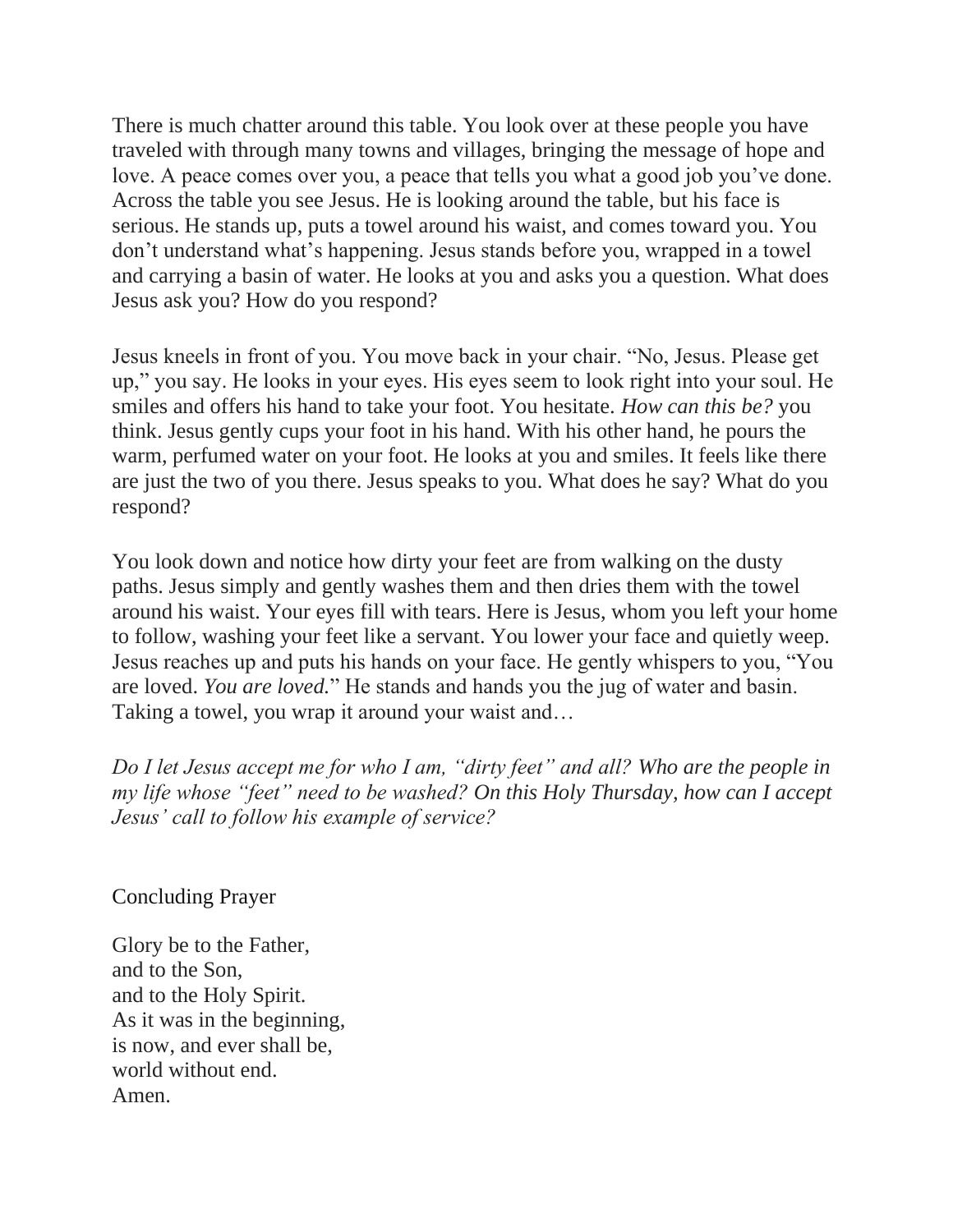

#### **GOOD FRIDAY April 15**

SCRIPTURE: Isaiah 52:13-53:12 Psalm 22 Hebrews 10:16-25 or Hebrews 4:14-16; 5:7-9 John 18:1-19:42

#### Preparation

As you begin this time of quiet prayer, I invite you to find a comfortable place to sit with your back straight and your legs planted on the ground. Take a few moments to breathe in and breathe out.

Spend this time centering yourself to listen to what God may be saying to you during this time of prayer, to listen to what rises up in your heart. Close your eyes for a few moments. As you sit with your eyes closed, use these or similar words: "Here I am, Lord. Here I am." When you are ready, open your eyes and pray.

#### Is it Finished?

The day begins with a bright sun and a blue sky. Imagine you're walking along a street feeling joyful and peaceful. You pass by people who are smiling because the day makes everyone feel alive and fresh. Springtime has that effect on people. After walking about an hour, you notice that the sky is turning dark. Big, gray and black clouds have moved in, as if a tremendous storm is about to happen. You think of finding a place to wait it out, but something keeps you moving forward, pulling you to continue. You see a hill in the distance. People are standing around what looks like several men hanging from trees. Getting closer, you see that they are crosses. The man on the center cross is covered in blood and sores. On his head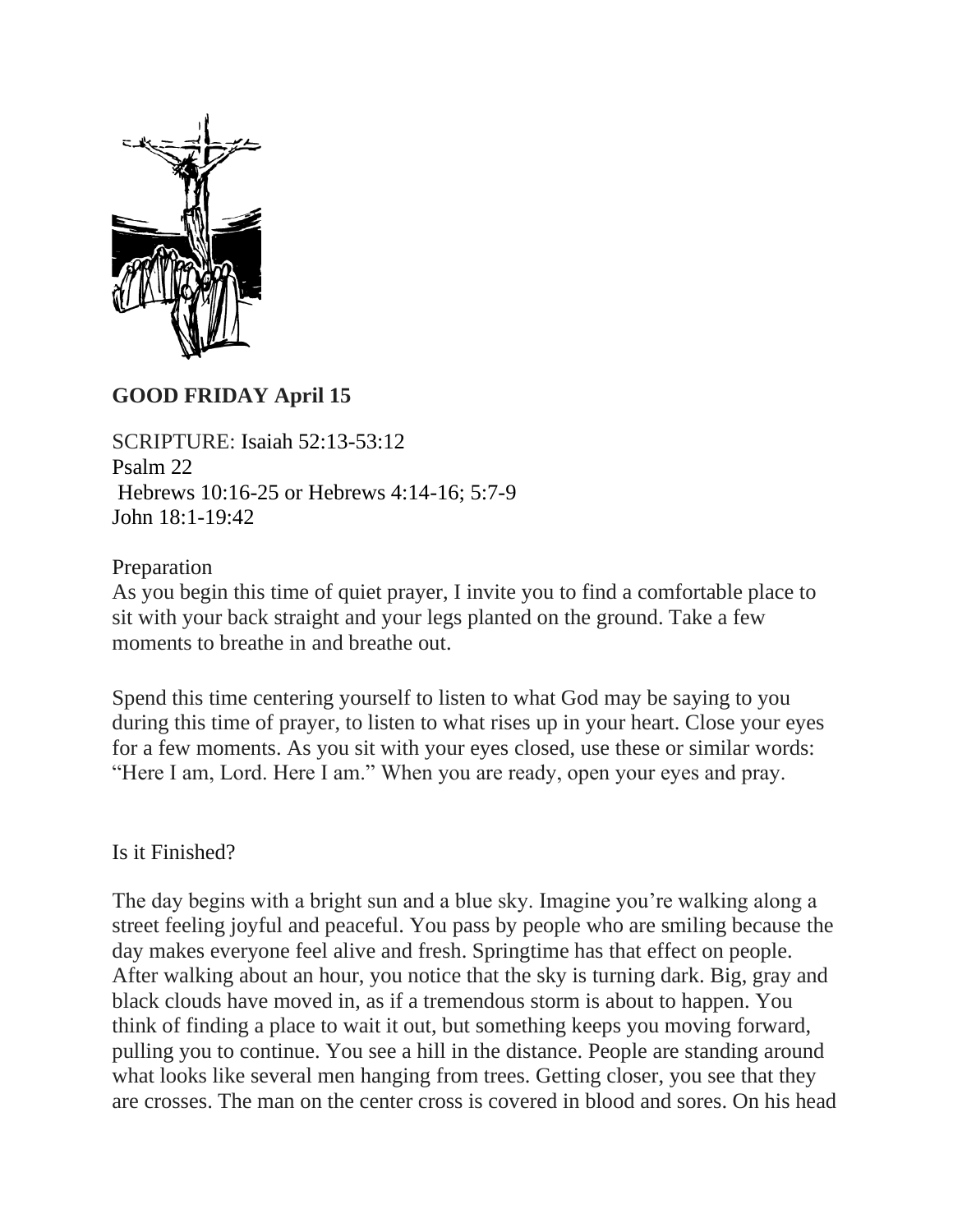is a wooden crown with thorns that pierce his skin. You see that it is Jesus. His eyes catch yours. He looks at you with eyes that don't show pain, but peace. He speaks to you in a voice that only you can hear. What does Jesus say to you? Is there something you want to say in response to Jesus?

Some of the people around you are crying. Some are yelling at Jesus, telling him to come down if he truly is who he says he is. You want to turn away, to walk away, but you can't. You stand there caught in the horror, yet knowing this is not the conclusion to Jesus' life. You want to tell those around you that this is not the end, that there is more. It is not finished.

Someone comes up to you, wrapped in a cloak, and stands beside you. You can't see his face, but he holds out a hand to you. In his hand, you see the nail mark. You realize it is Jesus. He removes the cloak from around his face as he turns to you. He looks at you with a peaceful, warm smile. What do you say to Jesus? How does he respond?

As Jesus stands beside you, you feel a power coming from him. It makes you feel safe and, at the same time, energized. Your mind is full of questions and races from one thing to another, but you remain quiet. Jesus turns to you again and says, "You know this is not the end. It isn't finished. It has just begun. And now, it's up to you." He looks at you, smiles, and slowly walks into the crowd and disappears. You look up at the scene before you. On the cross, Jesus lifts his head and says, "It is finished." Your eyes fill with tears. You whisper to yourself, *No, it is not finished. No. It has just begun.What are the crosses in your life that you need to bring to Jesus so he can help carry them for you? How have you brought the good news of Jesus to others in your life?*

Concluding Prayer

Glory be to the Father, and to the Son, and to the Holy Spirit. As it was in the beginning, is now, and ever shall be, world without end. Amen.